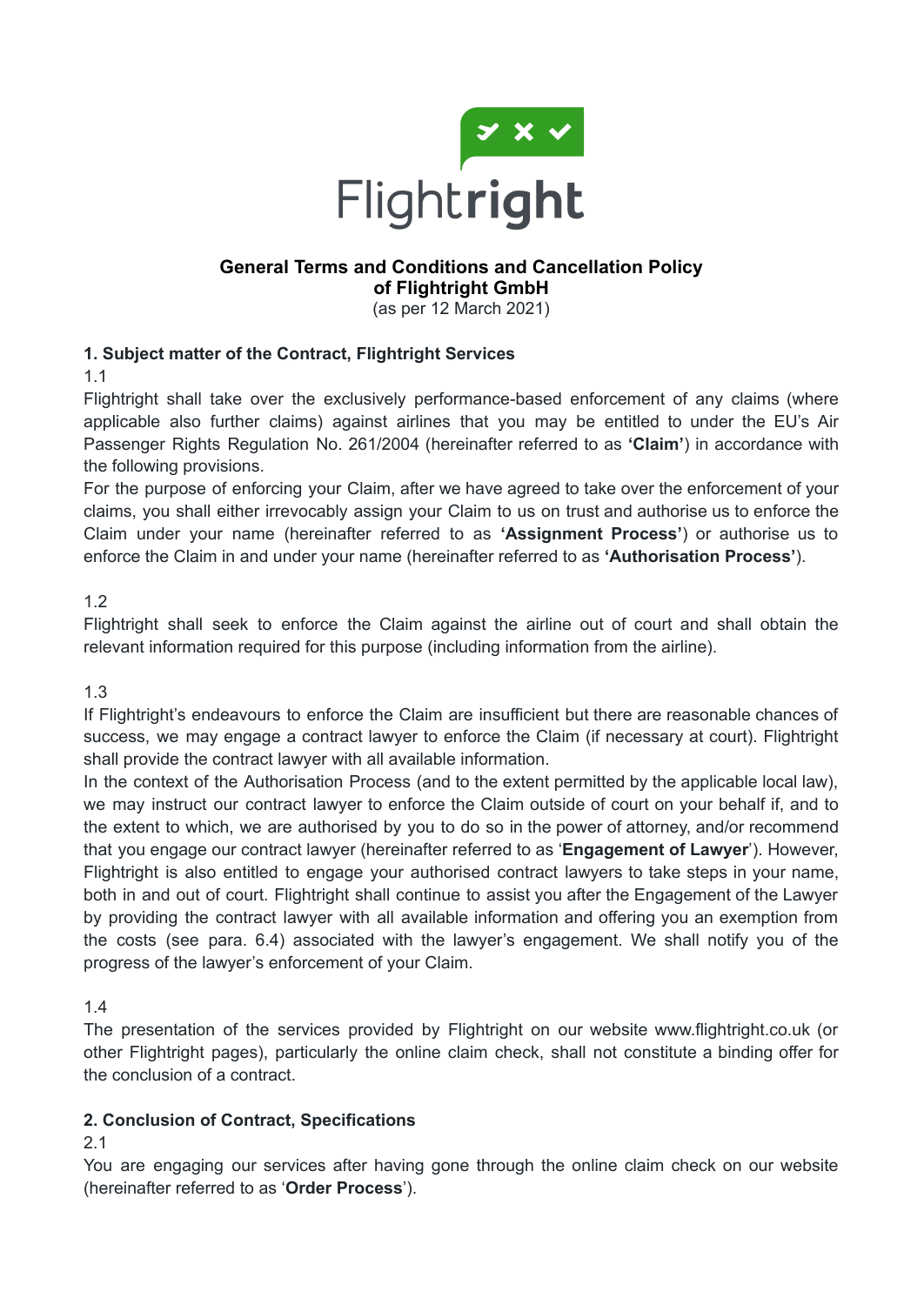By clicking on the corresponding order button, or by forwarding the documents provided by us (assignment declaration or authorisation), you are submitting a binding offer for the conclusion of a remunerated representation agreement pertaining to the enforcement of the Claim, including any incidental claims. We accept your offer either via our explicit declaration (e.g. by email) or via the enforcement of the Claim against the airline.

# 2.2

The data requested in the Order Process shall be submitted fully and correctly and shall be amended without delay if the data provided change after registration or if you notice that you have submitted incorrect data. This applies in particular to the data you provide with respect to your flight details, address, phone number and e-mail address.

### **3. Fees**

### 3.1

You shall pay fees to Flightright in the amount of the agreed percentage of the enforced Claim (hereinafter referred to as '**Fees**') plus statutory VAT. The calculation of the Fees is based on all payments made by the airline after Flightright has sent its payment request, with the exception of any accrued interest on default on the claim, which is owed in full to Flightright. The percentage applicable for the calculation of the Fees shall be specified in the Order Process. If, with your consent, the claim is settled in kind rather than in cash (e.g. flight vouchers), unless agreed otherwise, we shall be entitled to a corresponding commission in cash based on the value of the payment in kind. We shall also be entitled to Fees once the airline has made payments to you (e.g. in the form of a cheque).

# 3.2

The basis for the calculation of Fees shall be all cash payments that are made by the airline in connection with the Claim after our payment request has been sent (hereinafter also referred to as the '**Enforced Claim**'). If only a part of the claimed amount has been enforced, we shall calculate our Fees based only on the partial amount enforced by us. The same shall apply if a settlement agreement is concluded with the airline in accordance with section 7.

Cash payments made by the airline as reimbursement (hereinafter also referred to as '**Reimbursement of Costs**') for costs that have arisen due to the engagement of a lawyer and/or due to court proceedings (hereinafter also referred to as '**Costs Associated with Legal Action**') shall not be regarded as part of the Enforced Claim.

### 3.3

**Should our endeavours be unsuccessful, you will not be charged any Fees**. This also applies if contract lawyers have been engaged to enforce the Claim. Should you have engaged a contract lawyer or if we have engaged a contract lawyer on your behalf, we shall exempt you from additional fees in accordance with para. 6.4.

### **4. Accounting, Payment**

#### 4.1

Flightright is entitled to deduct the Fees you owe us plus VAT, as well as any accrued interest on the claim, directly from the payments received by us.

If a contract lawyer was engaged in the Authorisation Process, the contract lawyers shall pay the enforced amounts to Flightright to enable us to prepare the respective accounts.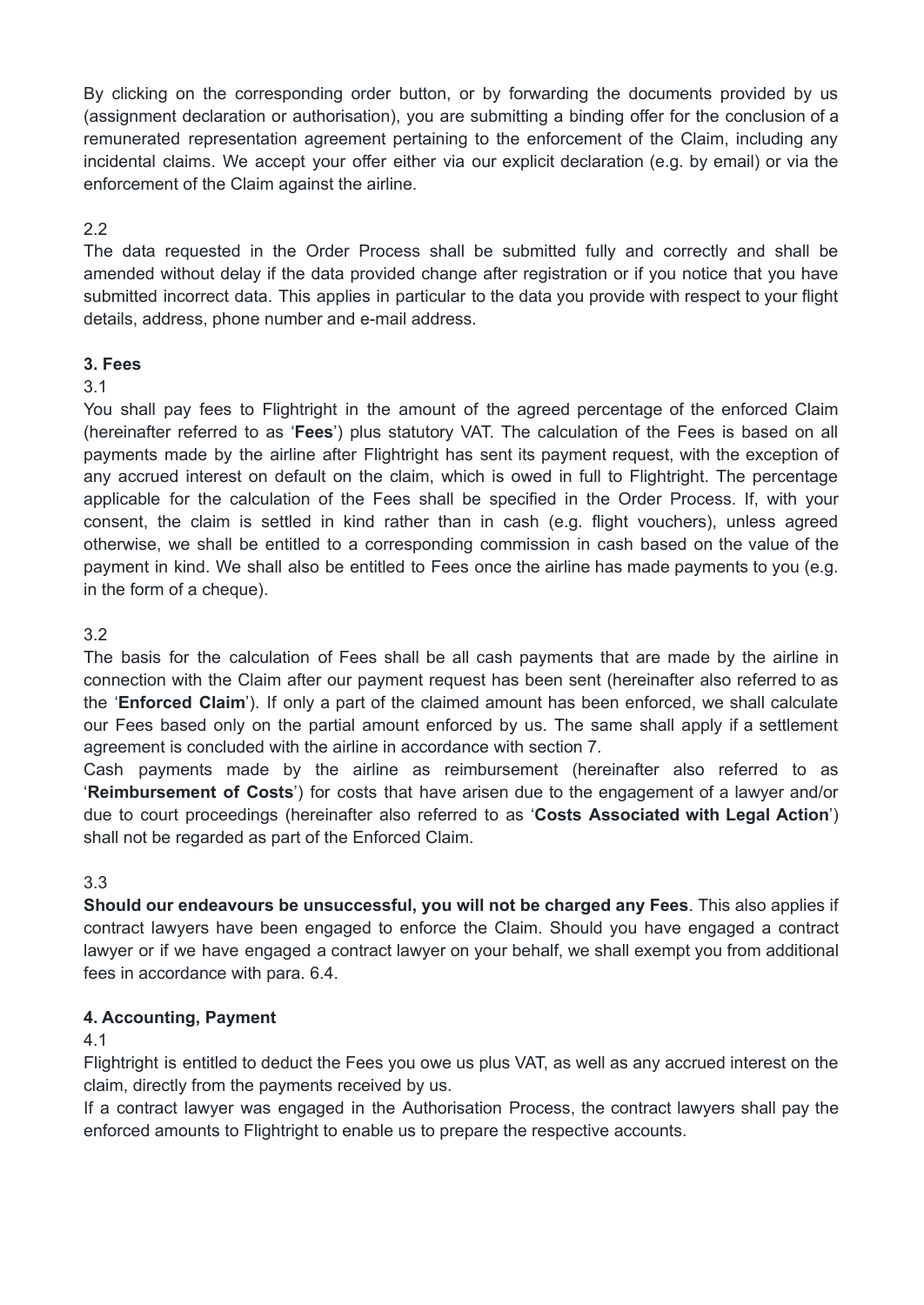### 4.2

Once we have received all necessary billing documents, we shall prepare due accounts and disburse the amount you are entitled to.

### 4.3

You shall provide us with the details of a bank account to which we can make a SEPA transfer. If Flightright offers alternative payment methods (e.g. PayPal, BitCoin), you may provide the respective details instead of your account details. If you do not have a SEPA account, you shall be responsible for any transaction fees that may arise in connection with the transfer or payment. Should Flightright transfer payments to you that are intended for your fellow travellers, you shall forward such payments to them on a pro rata basis.

#### **5. Duties and Obligations**

#### 5.1

You shall assist us in performing our contractual duties. On request, you shall notify us of all underlying facts to the best of your knowledge. You shall provide us with the documents/data (in particular boarding passes, other flight records and correspondence with the airline) required for processing your case and forward any new information to us promptly and without further request. You shall be responsible for the completeness and correctness of the documents/information provided. You undertake to provide us promptly with any supplementary information if requested.

#### 5.2

You are obliged to notify us promptly if you (and/or fellow travellers registered by you) receive any payments from the airline or if the airline has contacted you.

#### 5.3

Before engaging the services of Flightright, you have not disposed of the Claim in any other manner, nor have you engaged a third party to enforce this Claim. For the duration of this contract pertaining to the enforcement of your Claim, you may not independently engage other service providers, lawyers or private or public agencies (e.g. SÖP, the arbitration board for public passenger transport) to act in your interest, take legal action or dispose of with the Claim.

### 5.4

In the context of the Authorisation Process, you are also not permitted to assign or pledge the Claim you engaged us to enforce to third parties without our consent.

### **6. Engagement of Contract Lawyers, Fee Exemption Commitment**

### 6.1

In general, as a legal service provider, we are not permitted to represent you in competent civil courts. Should our out-of-court endeavours to enforce your Claim (including dunning proceedings at court) fail either entirely or partially, we may engage a contract lawyer in the context of the Assignment Process to enforce the Claim in our name and at our expense risk if there are good chances of success (i.e. if our efforts are unsuccessful, we shall bear the responsibility of all costs).

### 6.2

In the context of the Authorisation Process (and to the extent permitted by the applicable local law), we may instruct our contract lawyer on your behalf to enforce the Claim outside of court and in accordance with the power of attorney which you will have signed, and/or recommend that you engage a contract lawyer if the conditions under para. 6.1 apply. Should you engage our contract lawyers, a separate agreement shall be concluded between you and our contract lawyer.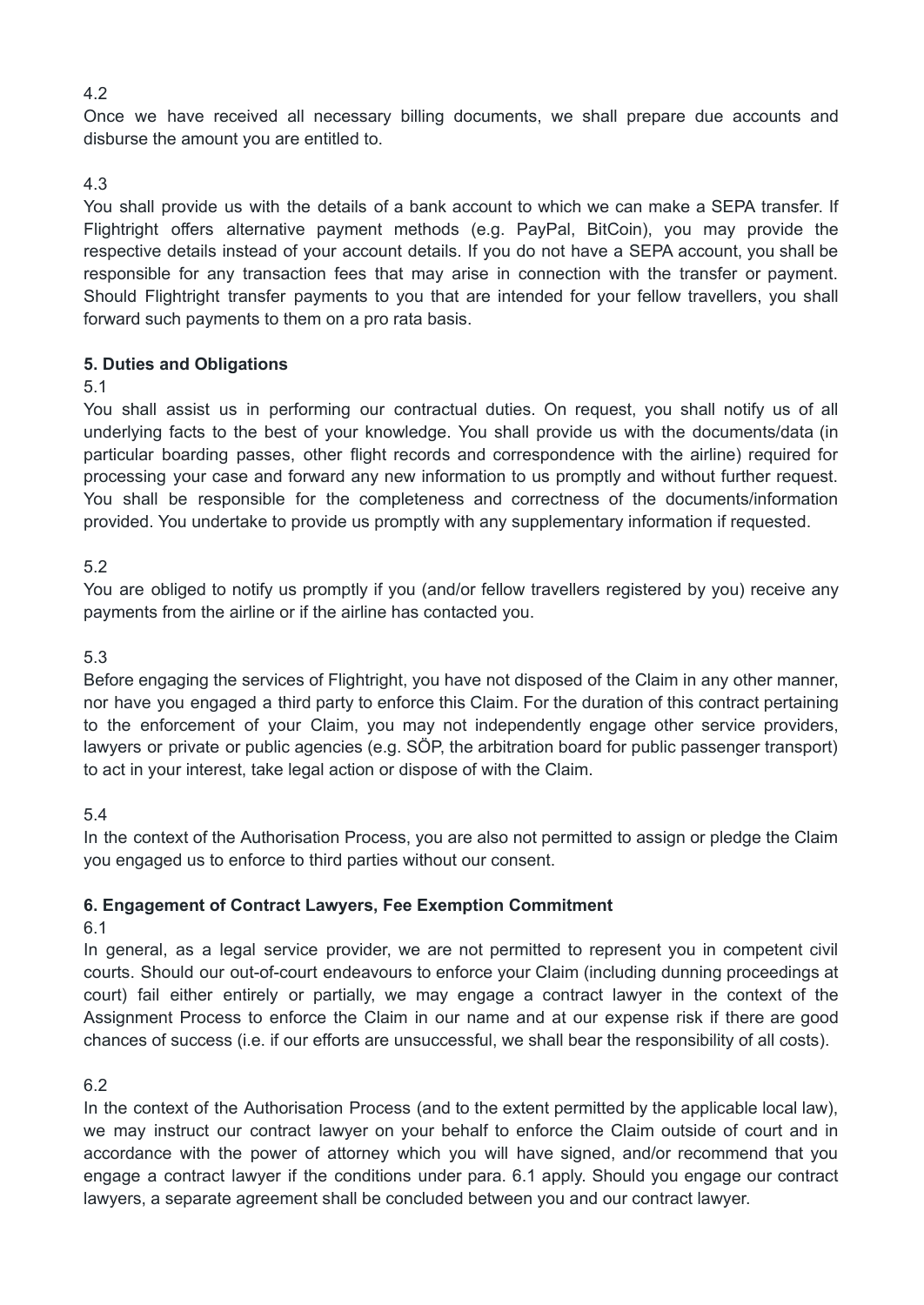You shall authorise the contract lawyer to accept declarations on your behalf that have been issued by Flightright in connection with this contract. Flightright undertakes to exempt you from the fees of the contract lawyer engaged by you and/or Flightright for you pursuant to para. 6.4.

### 6.3

You hereby permit us to give the contract lawyer access to the relevant documents/information. You also undertake to answer directly any further questions the contract lawyer may have with regard to the facts of the matter.

### 6.4

Should the enforcement of the Claim fail even after the engagement of the lawyer and after out-of-court and, where applicable, in-court enforcement of the Claim, we shall exempt you from the fees associated with the engagement of the lawyer.

We shall also assume any other costs associated with the legal action (including court costs, the fees of the opponent's lawyer and any additional costs arising at international places of jurisdiction) if such costs are not assumed by the airline.

### **7. In- and Out-of-Court Settlements**

#### 7.1

The conclusion of any settlement agreement requires your consent. Without prejudice to the above, as a matter of precaution, you may also grant Flightright and – if you have engaged the contract lawyer or the lawyer was engaged in your name – the contract lawyer, the authority to conclude settlement agreements. In this case, settlements concluded in the context of this authorisation do not require any further consent. We shall also be entitled to reject the settlement without consulting you if the airline offers you less than 80% of the claimed amount or only offers vouchers instead of cash.

### 7.2

If a contract lawyer was engaged in the context of the Authorisation Process, you are not entitled to conclude an irrevocable settlement agreement, withdraw from a settlement agreement concluded with our consent, waive the Claim, withdraw from the legal action or dispose of the Claim in any other manner without our consent.

### 7.3

In the case of an (in-court or out-of-court) settlement, the additional fees and, where applicable, the court costs shall be deducted from the agreed settlement amount unless they have been assumed by the airline (as is common practice).

### **8. Consumers' Cancellation Right and Cancellation Policy**

If you are a consumer as defined by section 13 BGB (German Civil Code), i.e. a natural person who enters into legal transactions for purposes that are, in their majority, not part of your main commercial or self-employed business activities, you have a statutory right of cancellation with regard to which Flightright has adopted the following policy:

**Cancellation Policy**

**Cancellation right**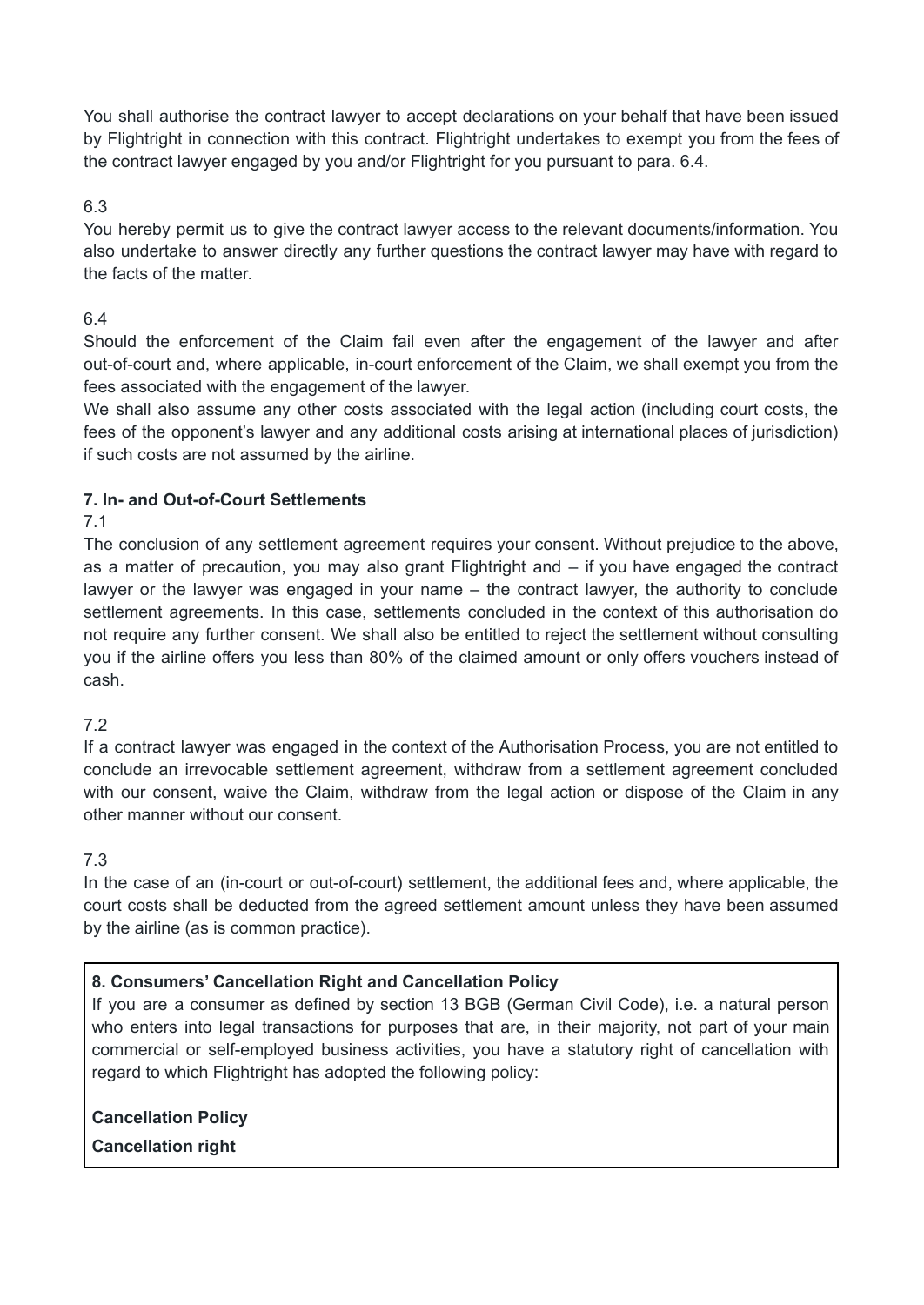You may withdraw from this contract within 14 days without stating any reasons. The cancellation period amounts to 14 days starting on the date the contract was concluded (pursuant to para. 2.1), at the latest after you have received this cancellation policy.

In order to exercise your cancellation right, you must notify us at the following address:

**Flightright GmbH Rudolf-Breitscheid-Str. 162 14482 Potsdam, Germany Fax.: +49 (0) 330 2898 281 09 E-Mail: service@flightright.co.uk**

via an unambiguous declaration (e.g. letter sent by post, fax or e-mail including your case number) of your decision to withdraw from this contract. You may, but are not obliged to, use the enclosed cancellation form (see below).

You will be deemed to have complied with the cancellation period if your notice of cancellation has been sent off before the expiry of the period.

#### **Consequences of cancellation**

If you withdraw from this contract, we are obliged to promptly return to you all payments we have received from you, including payment costs (with the exception of the additional costs that arise from the fact that you have chosen a different method of payment than the most cost-effective standard payment method offered by us) within 14 days of the date on which we have received your notice of cancellation of this contract. We shall use the same means of payment to make this repayment that you used in the original transaction, unless we have concluded an express agreement specifying a different means; we shall not charge any fees for such repayment under any circumstances.

If you had requested our services to commence during the cancellation period, you shall pay Flightright an appropriate amount in compensation. Such amount shall be consistent with the share of the services provided until the date on which you notified us that you are exercising your right to cancel this contract in relation to the total services specified in the contract.

#### **Note:**

Your cancellation right shall expire early if we have provided the full service and our provision of the service commenced after your express consent and you had confirmed before the provision of the service that you were aware of the fact that you would lose your cancellation right in the case of full performance of the contract.

Should you wish to withdraw from the contract, you may complete the form below:

Attn. of:

Cancellation form

Flightright GmbH Rudolf-Breitscheid-Str. 162 14482 Potsdam, Germany Fax.: +49 (0) 330 2898 281 09 E-Mail: service@flightright.co.uk

I/we hereby withdraw from the contract I/we have concluded with respect to the provision of the following service:

● Case ID:

Date of order: